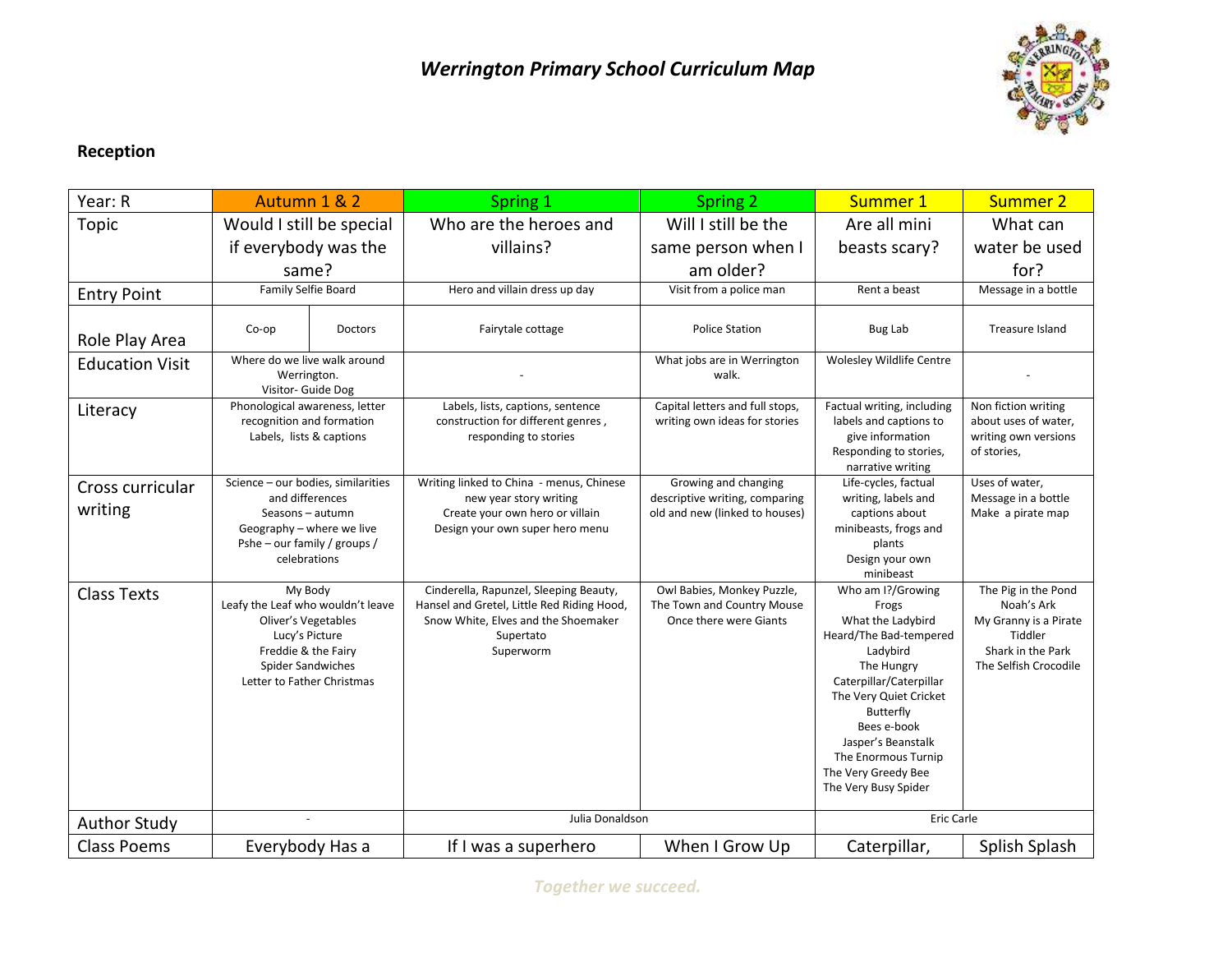## *Werrington Primary School Curriculum Map*



|                                                                                            | Name<br>By Jean Warren                                                                                                                                                                                                  | http://images.scholastic.co.<br>uk/assets/a/39/76/ne-a-i-<br>pb-7678.pdf                                                                                                                                                                   | http://www.songsfo<br>rteaching.com/intell<br>itunes/whenigrowu<br>p.htm                                                         | Caterpillar - A<br>Children's Poem<br>- Poem by C<br><b>Richard Miles</b>                                                                                                                                                                                                                                                                                                                                           | Splosh!<br>by James<br>Carter                                                                                                                                                                                                                                                                                                                             |
|--------------------------------------------------------------------------------------------|-------------------------------------------------------------------------------------------------------------------------------------------------------------------------------------------------------------------------|--------------------------------------------------------------------------------------------------------------------------------------------------------------------------------------------------------------------------------------------|----------------------------------------------------------------------------------------------------------------------------------|---------------------------------------------------------------------------------------------------------------------------------------------------------------------------------------------------------------------------------------------------------------------------------------------------------------------------------------------------------------------------------------------------------------------|-----------------------------------------------------------------------------------------------------------------------------------------------------------------------------------------------------------------------------------------------------------------------------------------------------------------------------------------------------------|
| Maths                                                                                      | Number recognition, counting,<br>estimating, recognition of 2d and<br>3d shapes, more & less,<br>combining stes of objects,<br>addition (with introduction of $+$ &<br>=) and recording with marks they<br>can explain. | Counting beyond 10, subtraction as taking<br>away from a set, addition of 2 numbers<br>using $+$ and $=$ , order by length, 3D shape,<br>order/sequence familiar events/days of<br>the week months of the year, o'clock,<br>ordinal number | Practical addition and<br>subtraction, record using<br>symbols, inc money problems,<br>counting on or back, weight,<br>capacity  | Doubling, halving<br>Sharing<br>Grouping and counting in<br>2s, 5s, and 10s.<br>Counting and ordering<br>numbers to 30 and<br>beyond<br>one more/one less than a<br>number<br>Money Problems (using<br>1p, 2p, 5p, 10p coins).<br>Measurement problems<br>linked to length                                                                                                                                          | Measurement<br>Problems linked to<br>capacity, weight,<br>distance and time<br>2D/3D shape<br>Addition and<br>subtraction problems<br>solved by counting<br>on/back.                                                                                                                                                                                      |
| Understanding<br>of the World<br>Science<br>History<br>Geography<br><b>RE</b><br>Computing | Our bodies<br>Similarities and differences<br>Seasons (autumn)<br>Senses<br>Celebrations & festivals - Harvest,<br>Christmas, family.<br>Use of IWB, remote control cars,<br>torches.                                   | Winter, ice & freezing, heating & cooling,<br>helping animals in winter, China & Chinese<br>new year, old and new homes (linked to<br>castles and home appliances), maps, the<br>local area                                                | Comparing environments<br>(town & country), growing and<br>changing humans, changing<br>state linked to freezing and<br>melting. | Seasonal changes - 'Signs<br>of Spring'<br>Life cycles (frog, ladybird,<br>butterfly)<br>Animal habitats, &<br>comparing locations<br>(frogs)<br>Purpose of animals for us<br>and the environment<br>(bees)<br>How plants grow and<br>change<br>Caring for living things<br>and the environment<br>Art in nature using<br>photography/video<br>(iPads)<br>E-safety: Digi duck and<br>Smartie the Penguin<br>Bee-Bot | Qualities of water -<br>sprays, jets,<br>absorption,<br>evaporation, floating<br>& sinking, dilution,<br>rusting<br>Uses of water - water<br>power<br>Waterproofing<br>Water displacement<br>Water for<br>human/animal/plant<br>life and health (exp's<br>to see if plants need<br>water/how flowers<br>drink)<br>Seaside history (linked<br>to holidays) |
| <b>Expressive Arts</b><br>and Design<br>Art and design<br>Dance<br><b>Music</b>            | Self portraits<br>Family pictures<br>Feely pictures<br>Christmas, Christmas<br>performance and songs.                                                                                                                   | Winter pictures and collages, ice pictures,<br>sculptures, traditional tales pictures &<br>characters using different media.<br>Superhero Masks                                                                                            | Owls, nests and trees<br>paintings, collage                                                                                      | Rhythm, pulse, pitch and<br>dynamics (loud/soft)<br>Various painting, collage,<br>model making linked to<br>mini-beasts including<br>papier mache, clay work                                                                                                                                                                                                                                                        | Various painting,<br>collage, model making<br>linked to water<br>Design and make a<br>boat<br>Monet paintings                                                                                                                                                                                                                                             |